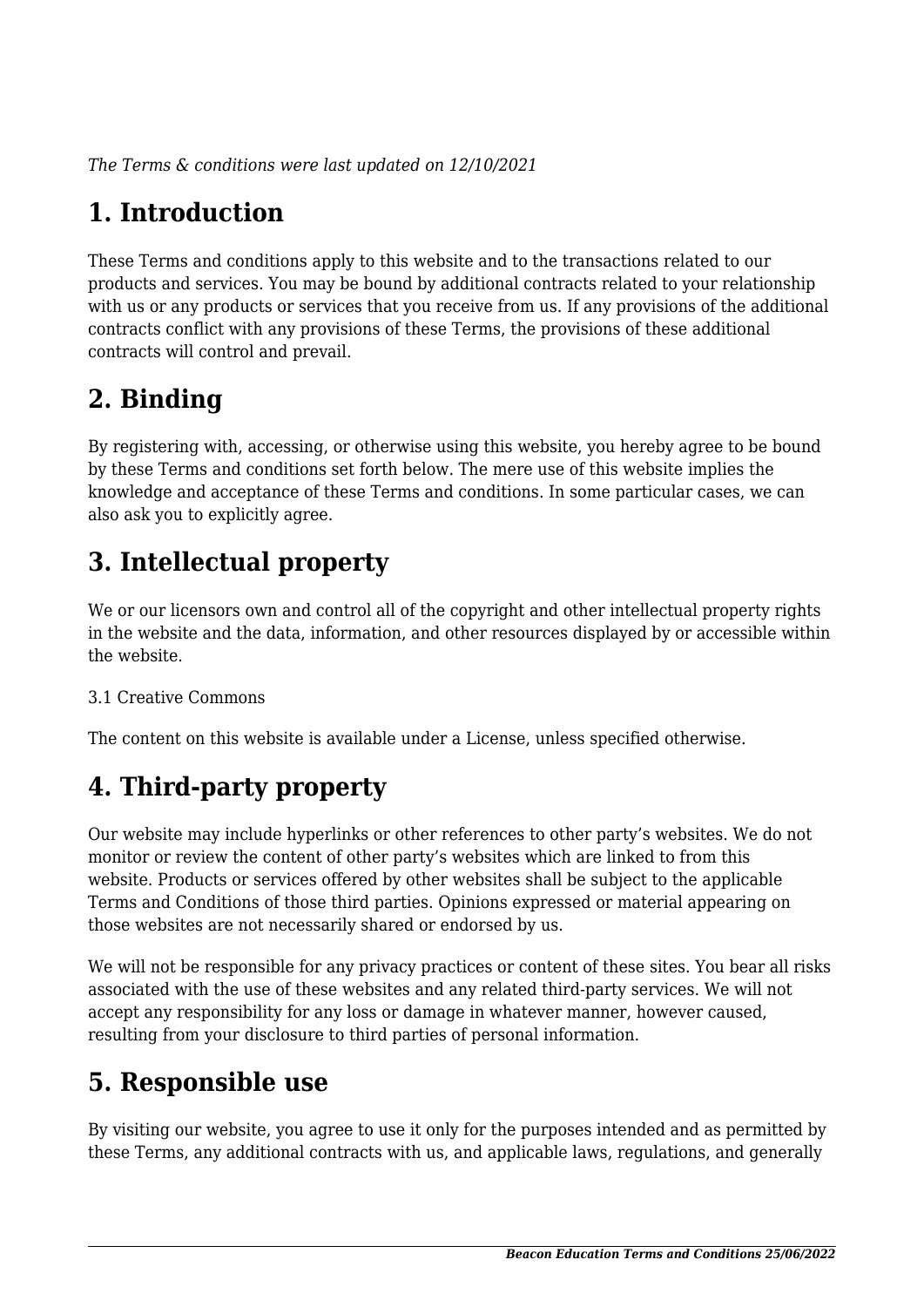accepted online practices and industry guidelines. You must not use our website or services to use, publish or distribute any material which consists of (or is linked to) malicious computer software; use data collected from our website for any direct marketing activity, or conduct any systematic or automated data collection activities on or in relation to our website.

Engaging in any activity that causes, or may cause, damage to the website or that interferes with the performance, availability, or accessibility of the website is strictly prohibited.

## **6. Refund and Return policy**

#### 6.1 Right of withdrawal

You have the right to withdraw from this contract within 14 days without giving any reason.

To exercise the right of withdrawal, you must inform us of your decision to withdraw from this contract by an unequivocal statement (for example a letter sent by post, fax, or email). Our contact details can be found below. You may use the attached model [withdrawal form](https://beacon.education/wp-content/uploads/complianz/withdrawal-forms/withdrawal-form-en.pdf), but it is not obligatory.

You can also electronically fill in and submit the model withdrawal form or any other unequivocal statement on our [website](https://beacon.education/contact/).

If you use this option, we will communicate to you an acknowledgement of receipt of such a withdrawal on a durable medium (for example by email) without delay.

To meet the withdrawal deadline, it is sufficient for you to send your communication concerning your exercise of the right of withdrawal before the withdrawal period has expired.

#### 6.2 Effects of withdrawal

If you withdraw from this contract, we shall reimburse you all payments received from you, including the costs of delivery (with the exception of the supplementary costs resulting from your choice of a type of delivery other than the least expensive type of standard delivery offered by us), without undue delay and in any event not later than 14 days from the day on which we are informed about your decision to withdraw from this contract. We will carry out such reimbursement using the same means of payment as you used for the initial transaction unless you have expressly agreed otherwise; in any event, you will not incur any fees as a result of such reimbursement.

You are only liable for any diminished value of the goods resulting from the handling other than what is necessary to establish the nature, characteristics, and functioning of the goods.

Please note that there are some legal exceptions to the right to withdraw, and some items can therefore not be returned or exchanged. We will let you know if this applies in your particular case.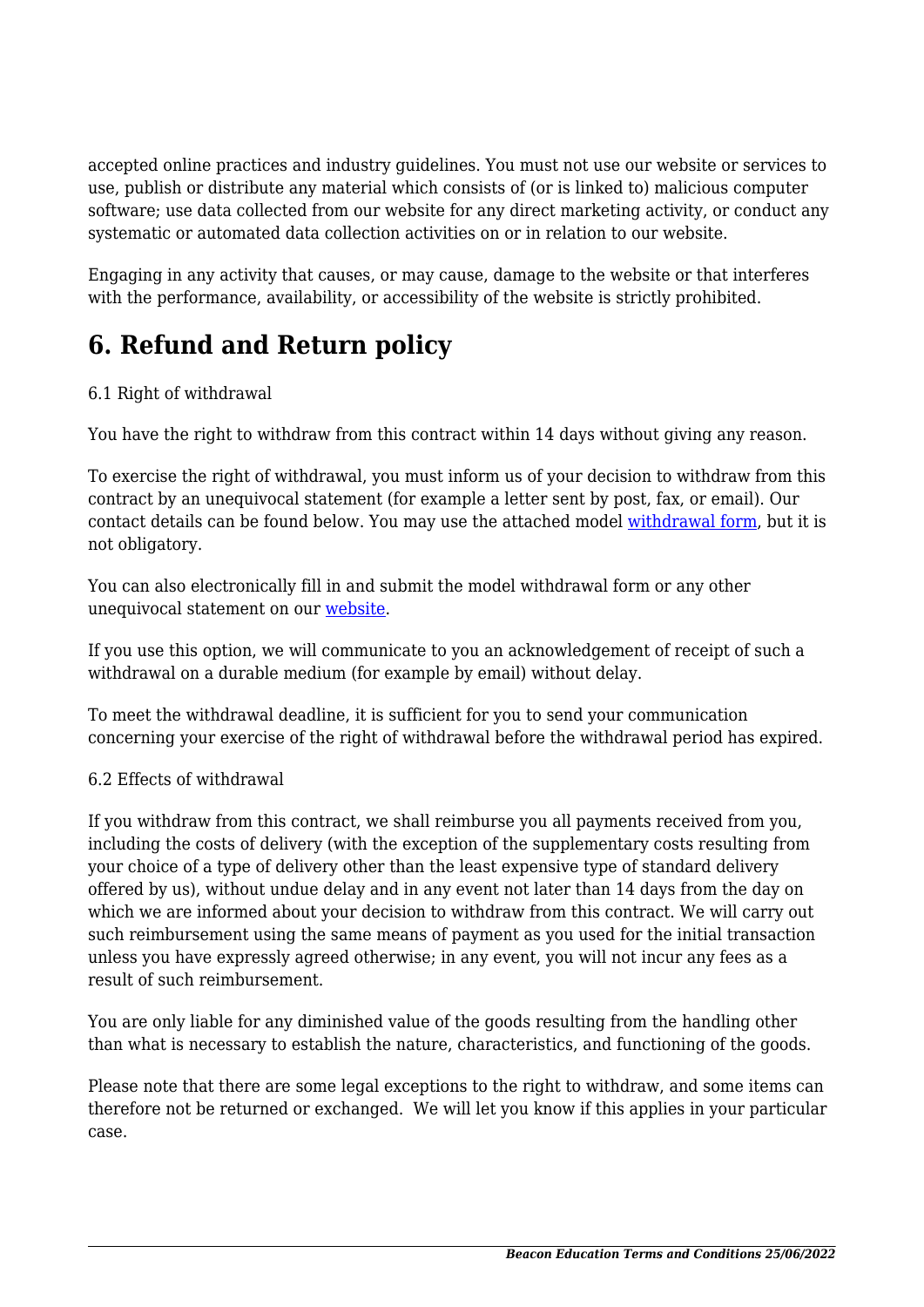## **7. Idea submission**

Do not submit any ideas, inventions, works of authorship, or other information that can be considered your own intellectual property that you would like to present to us unless we have first signed an agreement regarding the intellectual property or a non-disclosure agreement. If you disclose it to us absent such written agreement, you grant to us a worldwide, irrevocable, non-exclusive, royalty-free license to use, reproduce, store, adapt, publish, translate and distribute your content in any existing or future media.

## **8. Termination of use**

We may, in our sole discretion, at any time modify or discontinue access to, temporarily or permanently, the website or any Service thereon. You agree that we will not be liable to you or any third party for any such modification, suspension or discontinuance of your access to, or use of, the website or any content that you may have shared on the website. You will not be entitled to any compensation or other payment, even if certain features, settings, and/or any Content you have contributed or have come to rely on, are permanently lost. You must not circumvent or bypass, or attempt to circumvent or bypass, any access restriction measures on our website.

## **9. Warranties and liability**

Nothing in this section will limit or exclude any warranty implied by law that it would be unlawful to limit or to exclude. This website and all content on the website are provided on an "as is" and "as available" basis and may include inaccuracies or typographical errors. We expressly disclaim all warranties of any kind, whether express or implied, as to the availability, accuracy, or completeness of the Content. We make no warranty that:

The following provisions of this section will apply to the maximum extent permitted by applicable law and will not limit or exclude our liability in respect of any matter which it would be unlawful or illegal for us to limit or to exclude our liability. In no event will we be liable for any direct or indirect damages (including any damages for loss of profits or revenue, loss or corruption of data, software or database, or loss of or harm to property or data) incurred by you or any third party, arising from your access to, or use of, our website.

# **10. Privacy**

To access our website and/or services, you may be required to provide certain information about yourself as part of the registration process. You agree that any information you provide will always be accurate, correct, and up to date.

We have developed a policy to address any privacy concerns you may have. For more information, please see our [Privacy Statement](https://beacon.education/privacy/?cmplz_region_redirect=true) and our [Cookie Policy](#page--1-0).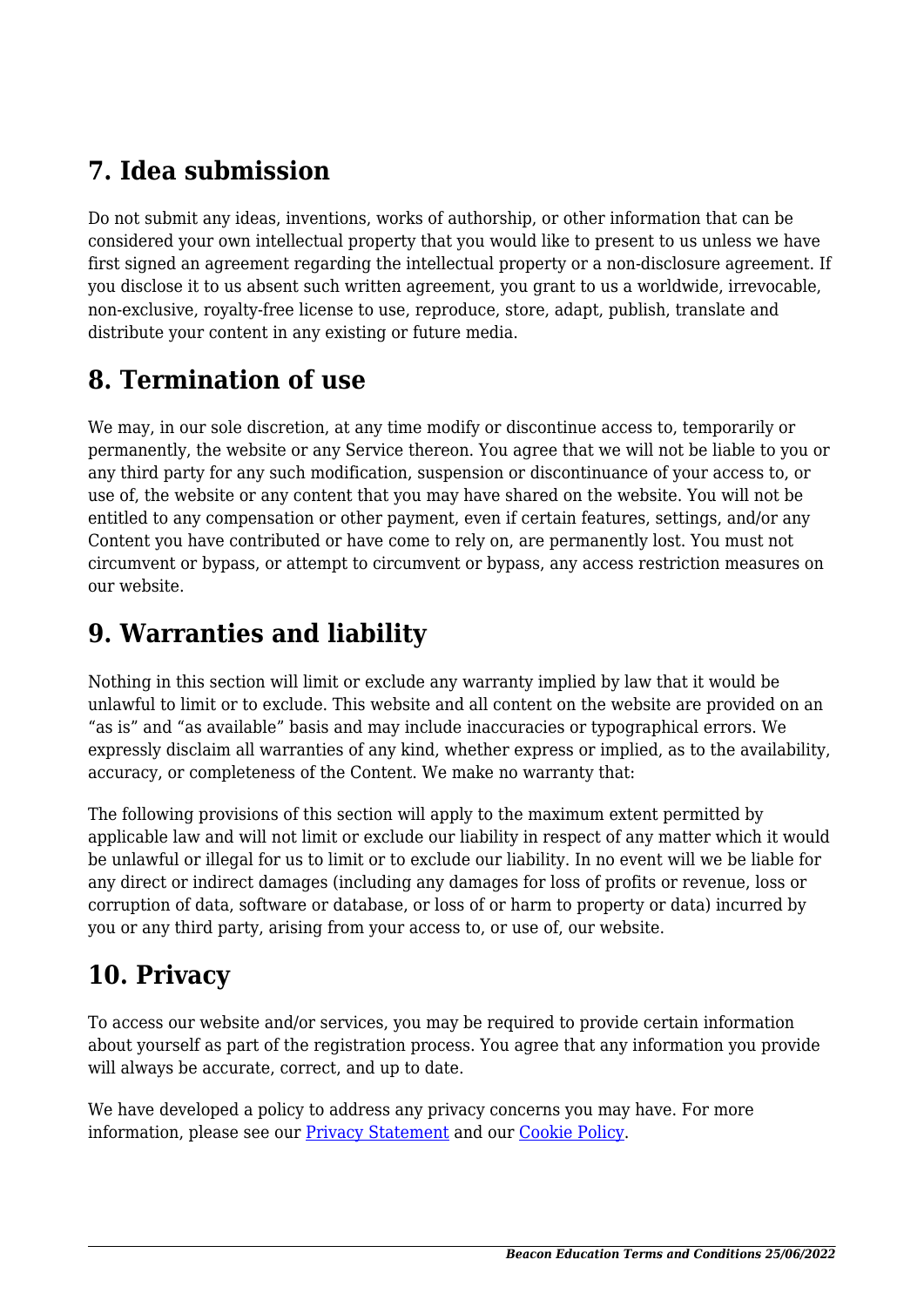## **11. Export restrictions / Legal compliance**

Access to the website from territories or countries where the Content or purchase of the products or Services sold on the website is illegal is prohibited. You may not use this website in violation of export laws and regulations of United States.

#### **12. Assignment**

You may not assign, transfer or sub-contract any of your rights and/or obligations under these Terms and conditions, in whole or in part, to any third party without our prior written consent. Any purported assignment in violation of this Section will be null and void.

### **13. Breaches of these Terms and conditions**

Without prejudice to our other rights under these Terms and Conditions, if you breach these Terms and Conditions in any way, we may take such action as we deem appropriate to deal with the breach, including temporarily or permanently suspending your access to the website, contacting your internet service provider to request that they block your access to the website, and/or commence legal action against you.

## **14. Indemnification**

You agree to indemnify, defend and hold us harmless, from and against any and all claims, liabilities, damages, losses and expenses, relating to your violation of these Terms and conditions, and applicable laws, including intellectual property rights and privacy rights. You will promptly reimburse us for our damages, losses, costs and expenses relating to or arising out of such claims.

## **15. Waiver**

Failure to enforce any of the provisions set out in these Terms and Conditions and any Agreement, or failure to exercise any option to terminate, shall not be construed as waiver of such provisions and shall not affect the validity of these Terms and Conditions or of any Agreement or any part thereof, or the right thereafter to enforce each and every provision.

## **16. Language**

These Terms and Conditions will be interpreted and construed exclusively in English. All notices and correspondence will be written exclusively in that language.